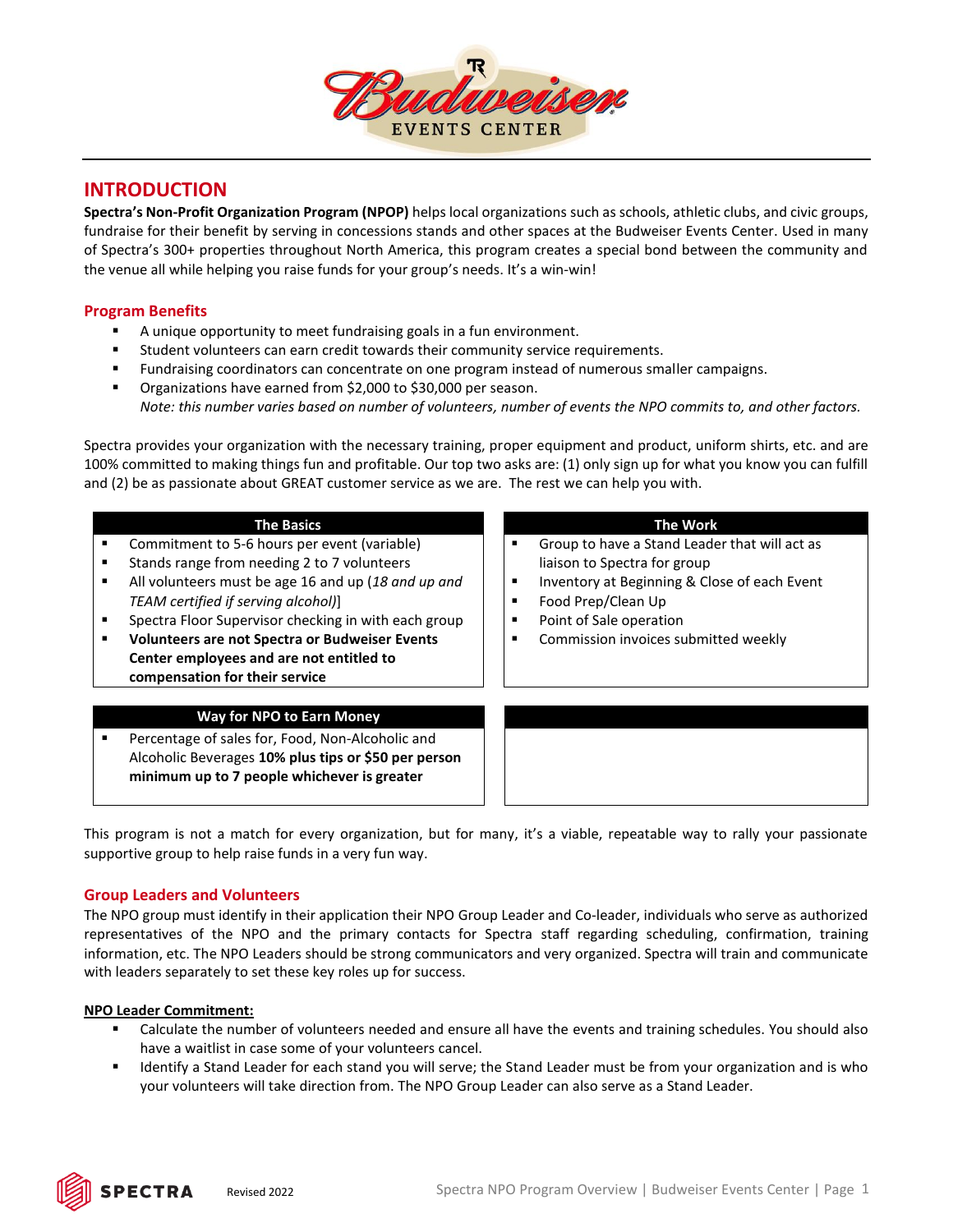

Groups are not obligated to staff a minimum number of events per month. Typically, between **6-7 volunteers per NPO group are on-site for a confirmed event this will vary depending on the stand**. Volunteers should be committed, positive, and customer-centric. Most groups will recruit a group of volunteers twice the size of the need per game so they have flexibility in scheduling and fulfilling.

Volunteers will be operating a concession stand from start to finish; inventory, serving customers, cleaning, etc.

## **Number of Event Dates by Month**

Below represents the 2021-2022 schedule of events at the Budweiser Events Center. This schedule is subject to change.

| <b>EVENT TYPE</b>                       | Oct        | <b>Nov</b> |            |                          |     |     |     | Dec Jan Feb Mar Apr May Jun |            | Jul.       | Aug | Sept.                    |
|-----------------------------------------|------------|------------|------------|--------------------------|-----|-----|-----|-----------------------------|------------|------------|-----|--------------------------|
| <b>Eagles Hockey Game</b>               | 4          | b          | b          |                          |     |     |     | TBD                         | <b>TBD</b> |            |     |                          |
| <b>Concert, Family Show, or Similar</b> | <b>TBD</b> | TBD        | <b>TBD</b> | <b>TBD</b>               | TBD | TBD | TBD | TBD                         | TBD.       | <b>TBD</b> | TBD | <b>TBD</b>               |
| <b>Expos, Conferences, etc.</b>         | <b>TBD</b> | <b>TBD</b> | <b>TBD</b> | TBD                      | TBD | TBD | TBD | TBD                         | <b>TBD</b> | <b>TBD</b> | TBD | <b>TBD</b>               |
| <b>Larimer County Fair</b>              | -          | -          | -          | $\overline{\phantom{0}}$ |     |     |     | $\sim$                      | -          | -          | 4   | $\overline{\phantom{0}}$ |

## **Scheduling & Hours**

- Scheduling will be done for the events when the NPO Agreement has been approved by Spectra
- **The NPO group and Spectra will select actual dates needed to work as events are scheduled.**
- Stand Leader & Stand workers report 60 minutes before doors open. Times will vary for each event.
- The volunteer commitment per event will depend on the length of the event and the volume of business.

# **CRITERIA FOR APPLICATION**

## **Eligibility**

- Groups are nonprofit, tax-exempt entities as defined in Section 501(c) or 501(c)3 of IRS code.
- NPO Group Leader, an authorized representative of the NPO, signs a contract with Federal Tax ID.
- (Optional) Group has general liability insurance certificate and provides written proof that plan is at least \$1M and names Spectra in the additional insured section.
- Volunteers are at least 16 years of age to participate; 18 years old to serve alcohol.
- Volunteers are positive/professional individuals with a passion for customer service.
- A group certifies that any payments it receives will be used to support the group's activities and that no payments will be made to any individual in return for the service performed at the Budweiser Events Center for Spectra.

## **Commitment**

- Must identify an NPO Group Leader and Co-Leader as the designated contact people for your group.
- Groups provide a specific number of volunteers/group leaders for each event.
- Your group/pool of volunteers is fully defined before the season begins.
- Volunteers must each sign a waiver; minors must have a parent/guardian sign.
- **•** Spectra provides all equipment, training, supplies, and uniform shirts for all volunteers.
- Spectra may offer additional events and concerts as supplemental fundraising opportunities.

At the Budweiser Events Center, there is plenty of room for your organization… and others. We ask that you only sign up for what you know you can commit to. **Please submit one complete application.** Applications are reviewed/approved on a first come first served basis. Spectra has the final authority of accepting and terminating any and all NPOs and/or group members.

# **COMPENSATION**

**SPECTRA**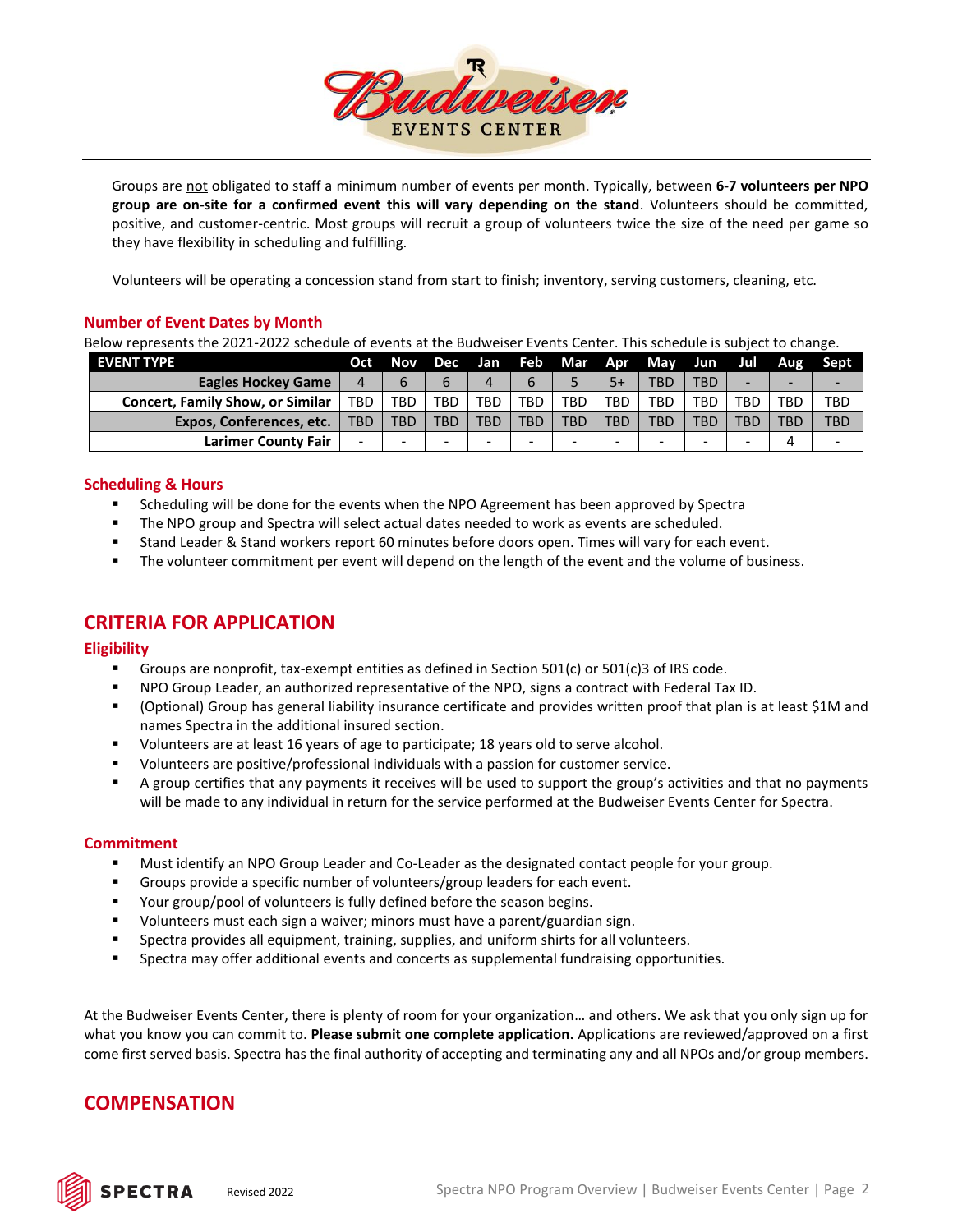

## **How Much Can Your Organization Earn?**

As much as we'd like to guarantee your NPO group a specific dollar amount, the industry model is built to flex based on volume. The earning potential for your group depends on how many volunteers are required to staff your stand, which stand you're in, what the attendance of the event is and, of course, how hungry and thirsty our guests are!

A group will earn a set commission for each event worked. This commission is determined by gross sales minus state sales tax and any shortages incurred by the group. This amount would be multiplied by the commission percent to reveal the commission amount. Spectra will pay groups within 30 days of an event, but will typically pay within the next week following the event. Your group will earn commission based on of your net sales for food and non-alcoholic beverages as well as alcoholic beverages.

## **TRAINING**

### **NPO Volunteer Guidebook**

A copy of the Volunteer Guidebook will be emailed to the NPO Group Leaders to be shared with each volunteer in advance before their first event. The Guidebook provides information each volunteer will need to know from where to park at the venue, what door to enter through, what to wear, etc.

### **Alcohol Servers Education Class**

The majority of volunteers 18 years of age and older, and anyone serving alcohol need to attend our 1-hour class and pass a test in order to become TEAM certified. This class is offered online. At this time, there is no cost to complete the training.

## **FREQUENTLY ASKED QUESTIONS**

#### **How do we know which events our NPO is going to work?**

Non-Profit Organizations (NPO) groups are eligible to staff any event held at the Budweiser Events Center including games, concerts, family shows, rodeos, "monster truck" shows, conventions, exhibitions, etc.]. We define your NPO group schedule on a month-by-month basis. We email a copy of an event calendar to Group Leaders. In addition to date, time, type of event and show-up time, we also list whether or not alcohol will be served out of the stands. This tells you whether or not you can schedule your younger volunteers. After deciding which events to work and how many members are available, the group leader emails the calendar back to Spectra. Spectra then matches the group's requests with our staffing needs and send a confirmation listing the events the group is scheduled to work.

#### **How many members does a NPO group need to have?**

We suggest that groups have a volunteer pool of at least **double the number volunteers needed** to staff the stand they are assigned to. This does not mean that all of them work at once, but all will need to be trained before they can serve. For example, if your stand requires 3-4 volunteers and you are committed to 8 games, having more than 8 volunteers will help tremendously with your NPO scheduling who will serve at each individual game. Adding new volunteers midseason is very difficult because those individuals will not have had access to the necessary training.

## **How does a NPO group select a leader and what does that leader need to be able to do?**

Each group will designate an NPO Leader and Co-Leader who have the time and organizational skills to coordinate your volunteer efforts and are easily accessible via phone, email, or fax. Each NPO group will need to have one leader present at each event and is responsible for organizing the group of volunteers and making sure our customers and the volunteers have a positive, safe and memorable experience.

**SPECTRA**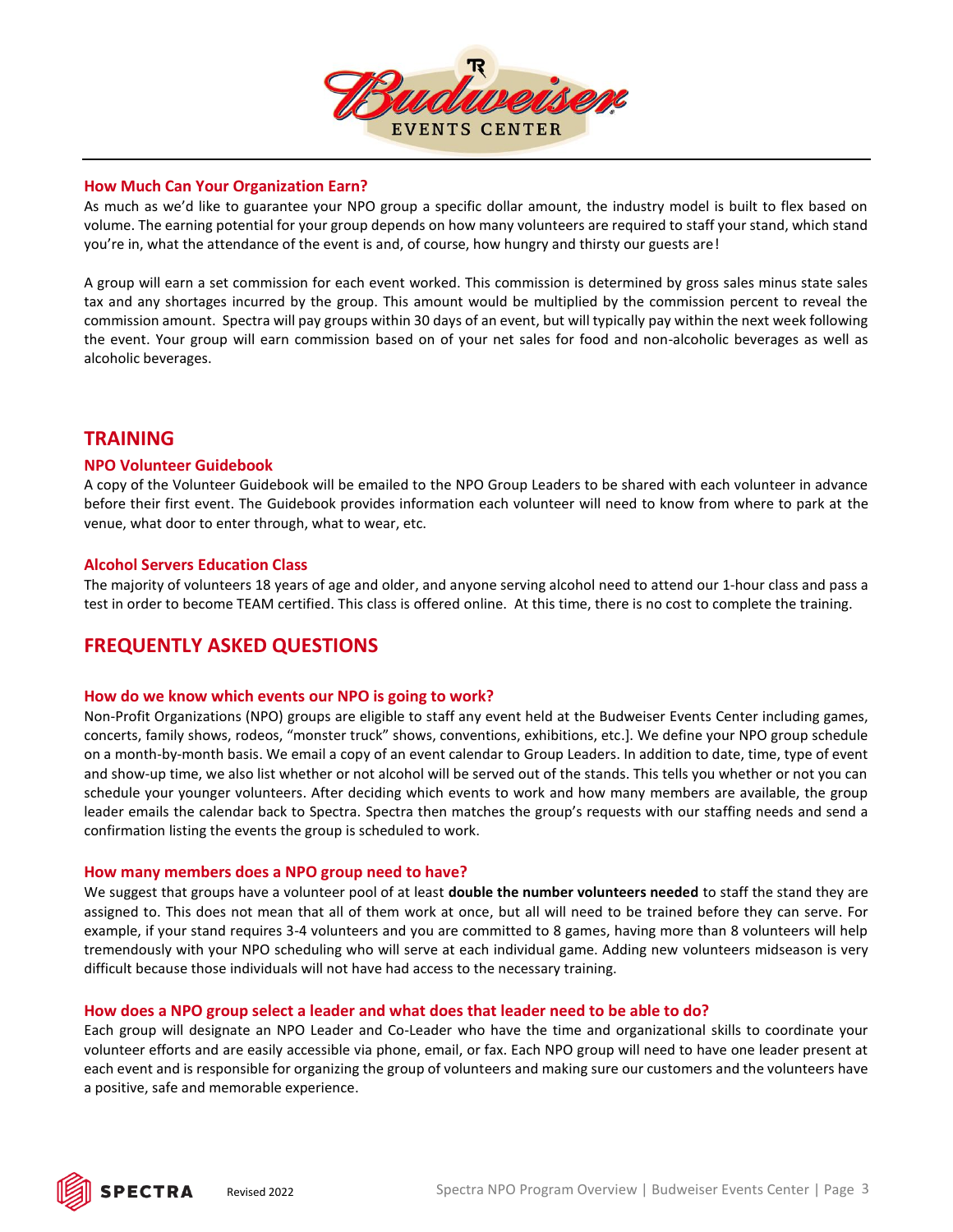

## **What kind of training will NPO group volunteers receive?**

The majority of volunteers over 18 years of age must participate in the 1-hour online alcohol server education certification program by a Spectra Manager.

## **What is the minimum age requirement to work in a stand?**

Anyone working an event who intends on serving alcohol must be 18 years of age or older. Volunteers under 18 years of age (16 or older), may not handle alcohol nor complete a transaction which include alcohol. Each individual volunteering will be asked to sign an individual waiver. If the individual is a minor, they will need a legal guardian to sign on their behalf.

### **What's the 'Adopt-A-Stand' program?**

The "Adopt-A-Stand" program allows select NPOs to "adopt" a specific concession stand for every home game. These schedules are published for the entire season, which makes it easy for the group leader to schedule members to work. It also gives groups the advantage of staffing the same stand, which fosters familiarity, ease of operation… and usually results in increased sales. If an organization "adopts" a stand, provides the designated number of people on time for every home game, Spectra will pay a bonus at the end of the season for Budweiser Events Center games. If a group has "adopted" a stand for home games, they are still eligible to work other miscellaneous events as well.

### **Are there any restrictions as to who I recruit and/or how I recruit NPO volunteers?**

Volunteers do not need to be employees or active members of your NPO, just individuals who are committed to serving on your behalf. Individuals should be at least 16 years old and if your group will be serving alcohol, your group members must be 18 years or older. All group members recruited must be willing to attend the training and must be able to perform the core duties outlined in the program guidelines.

## **What is the NPO volunteer time commitment for each event?**

It depends upon the event and the function of your team… and the appetites of our guests! Typically, NPO groups working concession stands arrive one hour before doors open (which is usually one hour before the event starts). Volunteers provide a stand leader for taking opening inventory, verifying their opening balance, and getting the stand ready to open. Most of the heavy food and beverage sales occur before the event starts and during halftime or intermission. After halftime, we typically start to wind down (unless, of course, there's still a heavy demand for product). Volunteers are expected to assist with cleanup, which averages 30-60 minutes for most stands. From start to finish, shifts average 5-6 hours.

#### **Does every NPO group volunteer serve alcohol/beer?**

Many of our concession stands serve alcohol at our events, and all must be prepared and willing to serve. ALL volunteers serving alcohol must have a valid TEAM certification card. We can only accommodate volunteers that are (a) 16 and 17-yearold young adults or (b) do not want to serve alcohol/beer at events during which alcohol is not served out of the concession stands (i.e. concerts, circuses, conventions).

#### **How much money will our group earn?**

It depends on how many volunteers are required to staff your stand, which stand you're in, what the attendance of the event is and, of course, how hungry or thirsty our guests are.

#### **Where do NPO volunteers park?**

It is recommended that groups travel by carpool as traveling to the Budweiser Events Center prior to events may be difficult due to traffic. Volunteers are responsible for parking arrangements. The Budweiser Events Center does not currently charge for parking, but this is subject to change. Volunteers should park in the north end of Lot D or Lot E, the gravel lot on the North side of the campus. There are signs indicating both lots.